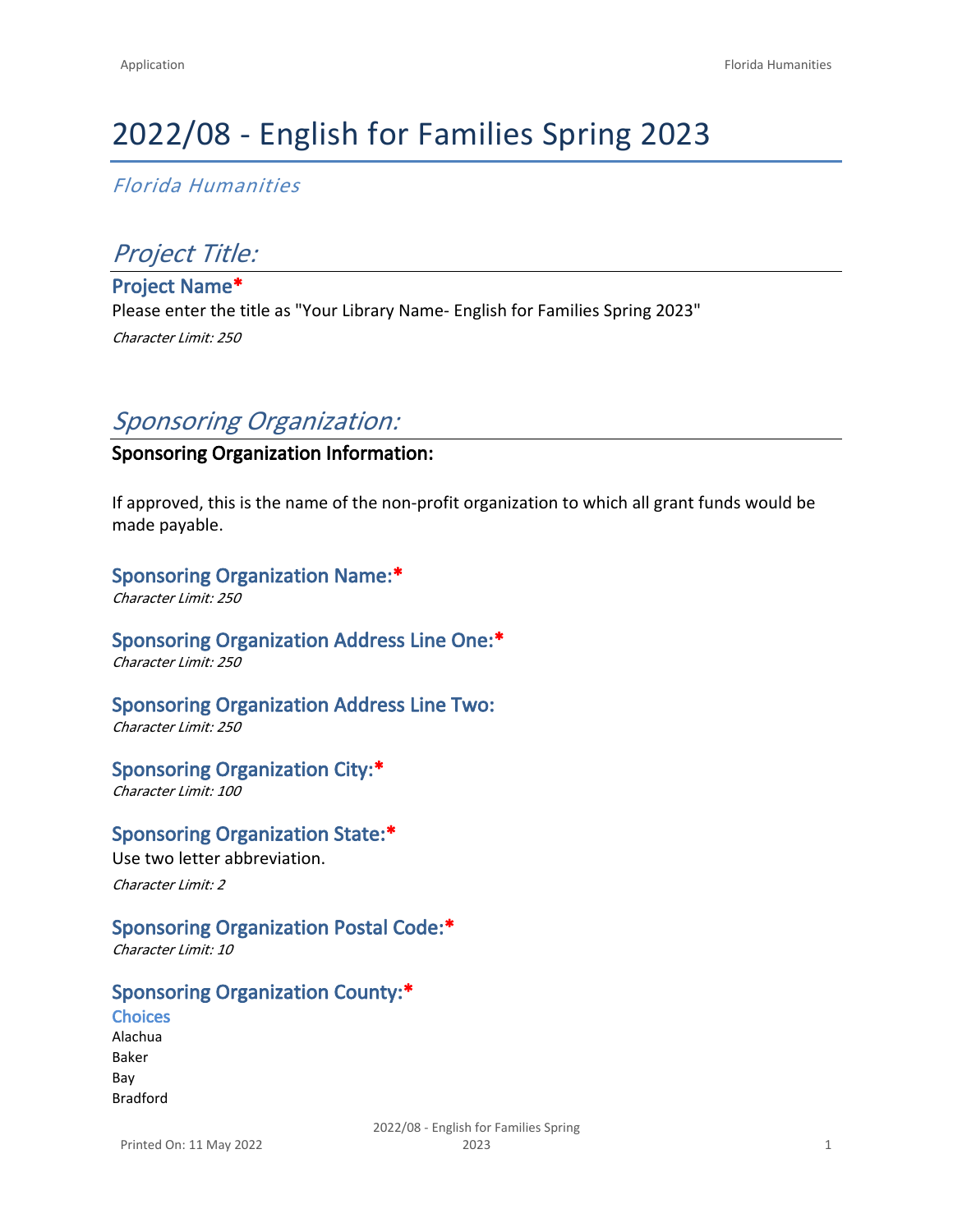Brevard Broward Calhoun Charlotte Citrus Clay Collier Columbia DeSoto Dixie Duval Escambia Flagler Franklin Gadsden Gilchrist Glades Gulf Hamilton Hardee Hendry Hernando Highlands Hillsborough Holmes Indian River Jackson Jefferson Lafayette Lake Lee Leon Levy Liberty Madison Manatee Marion Martin Miami-Dade Monroe Nassau Okaloosa Okeechobee Orange Osceola Palm Beach Pasco Pinellas Polk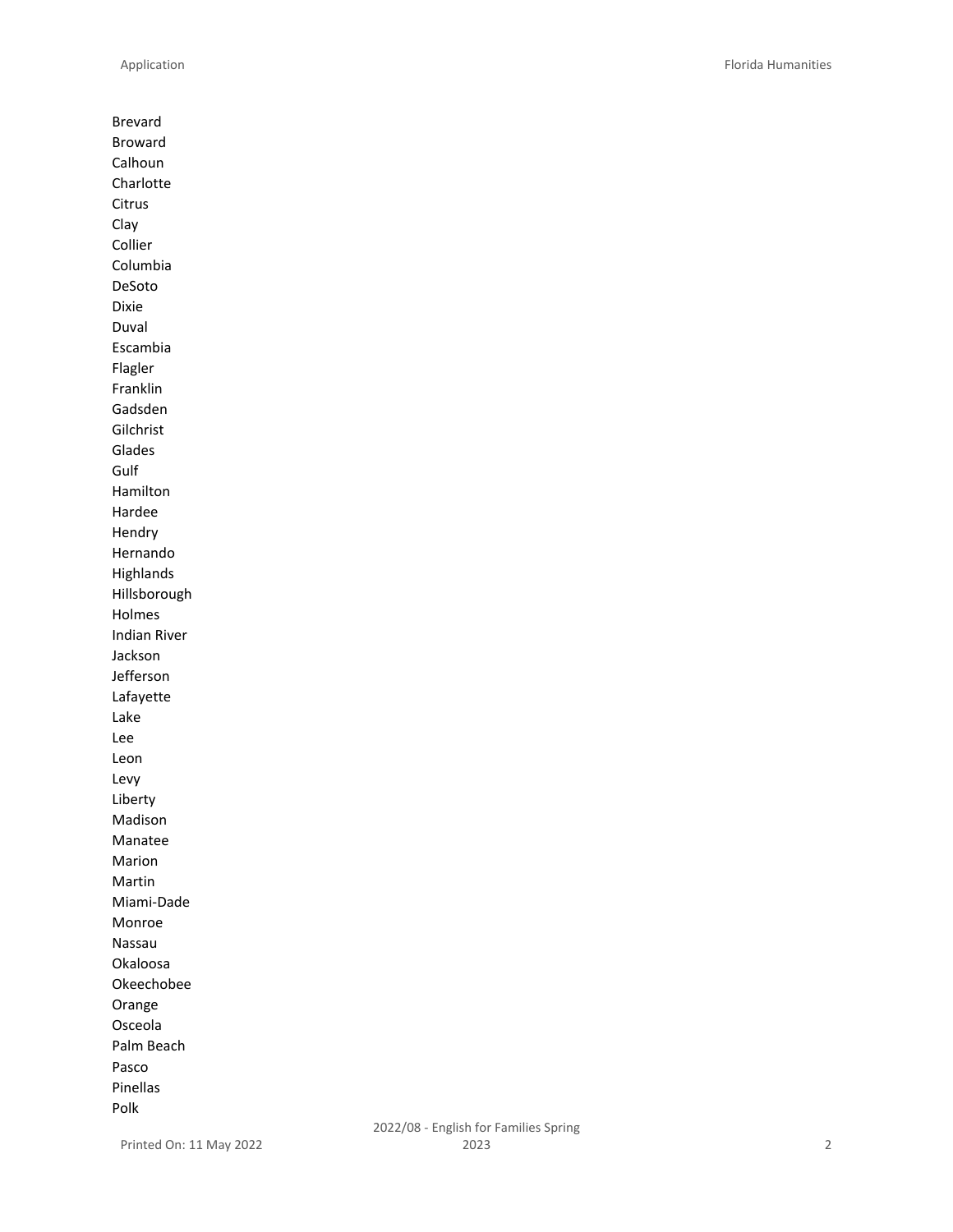Putnam Santa Rosa Sarasota Seminole Saint Johns Saint Lucie Sumter Suwannee Taylor Union Volusia Wakulla Walton Washington

# **Sponsoring Organization Business Phone:\***

*Character Limit: 12*

#### **Sponsoring Organization Annual Budget:\***

Share the sponsoring organization's annual budget from the most recently completed fiscal year.

*Character Limit: 20*

#### **Sponsoring Organization Federal ID Number:\***

This number is issued by the IRS and is typically a 2-digit number followed by a dash and 7 more digits.

*Character Limit: 10*

## **Sponsoring Organization Unique Entity ID (SAM) Number:\***

As of April 2022, the federal government stopped using DUNS numbers to uniquely identify entities. As such, all applicants are required to have a Unique Entity Identifier (SAM) created in SAM.gov. Unique Entity IDs are twelve-digit alphanumeric ID.

Click **[here](https://sam.gov/content/entity-registration)** for more information about obtaining a Unique Entity ID.

*Character Limit: 12*

#### **Is the Sponsoring Organization in a RAO area?\***

Please refer to [http://www.floridajobs.org/docs/default-source/community-planning](http://www.floridajobs.org/docs/default-source/community-planning-development-and-services/rural-community-programs/redi/raomap1.pdf?sfvrsn=2)[development-and-services/rural-community-programs/redi/raomap1.pdf?sfvrsn=2](http://www.floridajobs.org/docs/default-source/community-planning-development-and-services/rural-community-programs/redi/raomap1.pdf?sfvrsn=2)**[this](https://floridajobs.org/community-planning-and-development/rural-community-programs/rural-areas-of-opportunity)  [website](https://floridajobs.org/community-planning-and-development/rural-community-programs/rural-areas-of-opportunity)** to determine if your county or city is categorized as a Rural Area of Opportunity (RAO).

#### **Choices**

Yes, this organization is in a RAO area No, this organization is not a RAO area

#### **Sponsoring Organization Website Address:**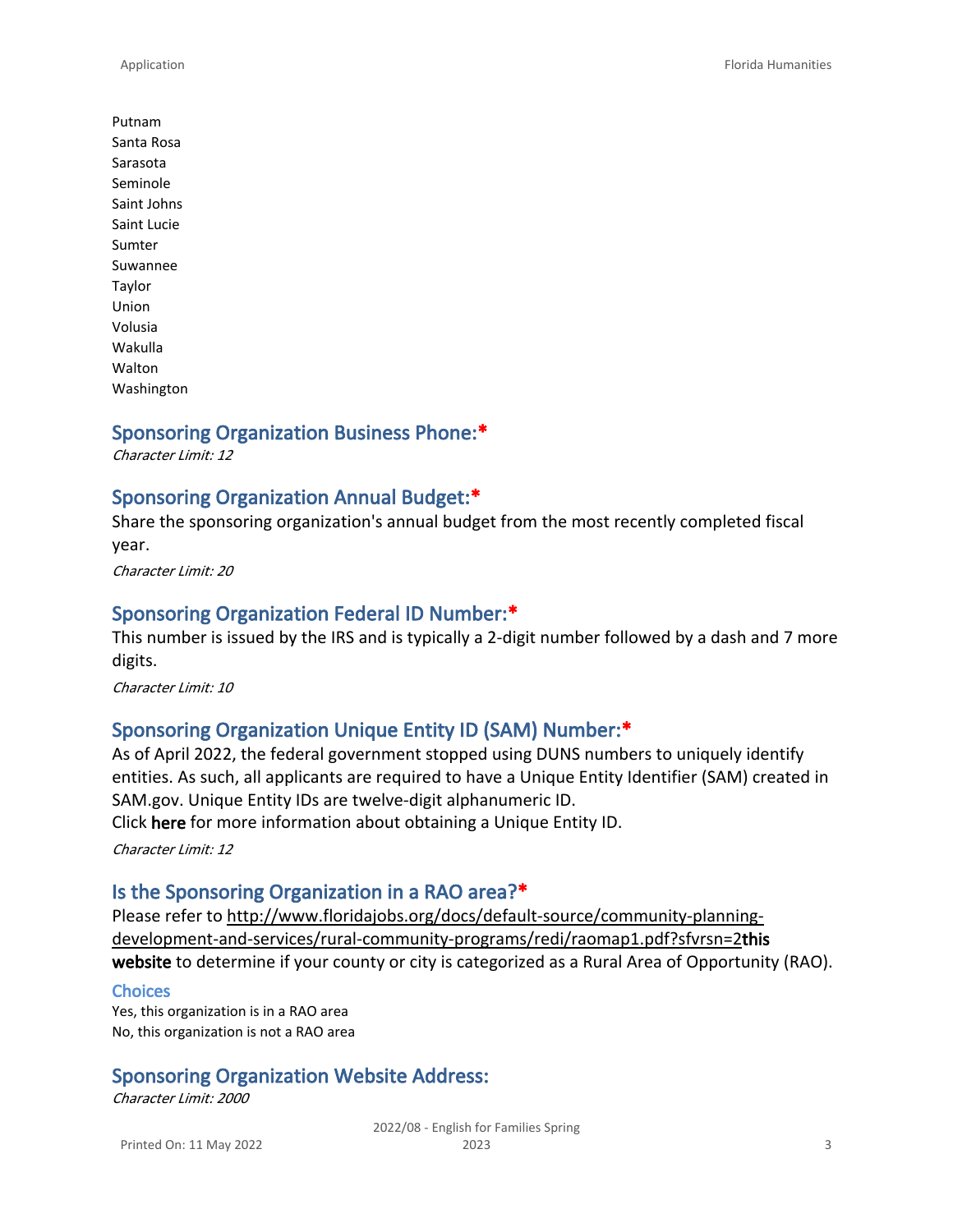# *State and Federal Representatives:*

**State House District Number:\*** *Character Limit: 5*

**State House District Representative Name:\***

*Character Limit: 250*

**State Senate District Number:\***

*Character Limit: 5*

**State Senate District Representative Name:\*** *Character Limit: 250*

**U.S. Congressional District Number:\*** *Character Limit: 5*

## **U.S. Congressional District Representative Name:\***

*Character Limit: 250*

# *Project Director:*

The Project Director is the library staff member who will be responsible for the overall management of grant funding, program logistics including family recruitment, and final reporting.

**Project Director Salutation\*** *Character Limit: 250*

**Project Director First Name:\*** *Character Limit: 250*

**Project Director Last Name:\*** *Character Limit: 250*

**Project Director Business Title:\***

*Character Limit: 250*

**Project Director Organizational Affiliation:\***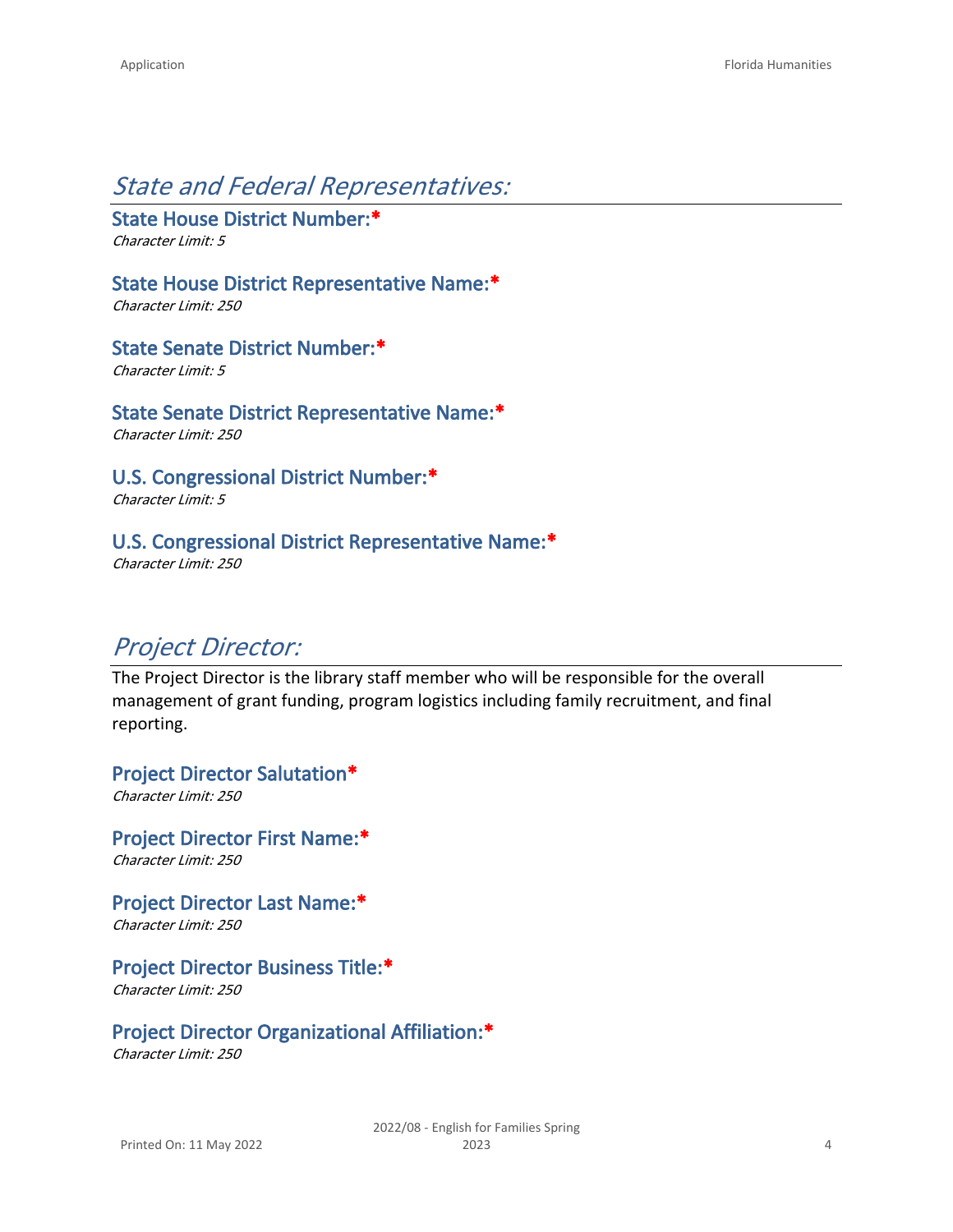#### **Project Director Address Line One:\***

*Character Limit: 250*

#### **Project Director Address Line Two:**

*Character Limit: 250*

#### **Project Director City:\***

*Character Limit: 100*

#### **Project Director State:\***

Use two letter abbreviation.

*Character Limit: 2*

### **Project Director Postal Code:\***

*Character Limit: 11*

## **Project Director Address Type:\***

Is this a home or business address?

**Choices** Home Business

#### **Project Director Email:\***

Florida Humanities communicates primarily through email. Please provide an email address the project director checks frequently.

*Character Limit: 254*

#### **Project Director Email Type:\***

Is this a personal or business email address?

**Choices** Personal Business

#### **Project Director Contact Number:\***

*Character Limit: 12*

## **Project Director Contact Number Type:\***

Is this a personal or business number?

**Choices** Personal Business

# **How did you hear about funding this opportunity from Florida Humanities?\* Choices**

Printed On: 11 May 2022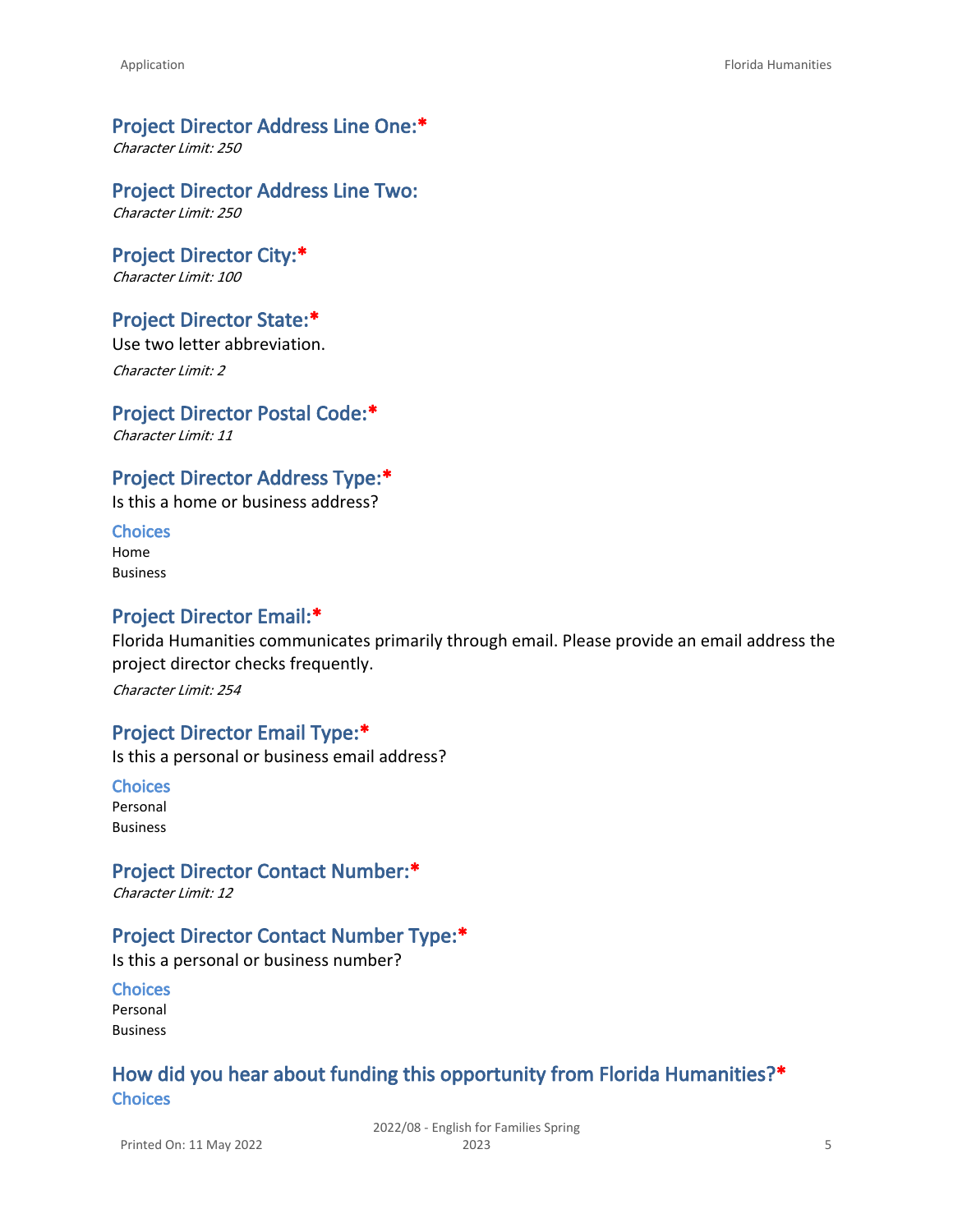Returning Applicant Independent Research Referred by Colleague/Friend Referred by Florida Humanities Staff Florida Humanities Email Florida Humanities Social Media Florida Humanities Postal Mailing Conference, Webinar, or Workshop **Other** 

**If other, please specify:**

*Character Limit: 250*

# *Narrative:*

Use the form fields below to answer each narrative question.

#### **1. Program Need:\***

What is the need for English for Families programming in your community? Describe the community's demographics and the library branch that will host the program.

*Character Limit: 2000*

## **2. Current Literacy Programming:\***

Describe current literacy programming offered by your library or library system. This may include youth, adult and/or family programming. Include how many people are served by existing programs and the methods utilized to assess program effectiveness such as surveys, observations, etc.

*Character Limit: 3000*

## **3. Key Personnel:\***

Identify your key program team members and their prior experience with administering and/or facilitating literacy programming. This must include a library program coordinator who will oversee program logistics and family recruitment and an instructor who will directly facilitate weekly programming. The instructor should be a certified English language instructor or have at least two years of professional teaching experience in literacy or a similar field. Describe additional staffing resources of the library or library system. If applicable, describe all community partners that will be committed to ensuring the program's success. *Character Limit: 2000*

## **4. Program Publicity and Partnerships:\***

Describe your plans for publicizing the program and recruiting families for participation. Libraries should host an average attendance of 10-15 families per session. Note any partnering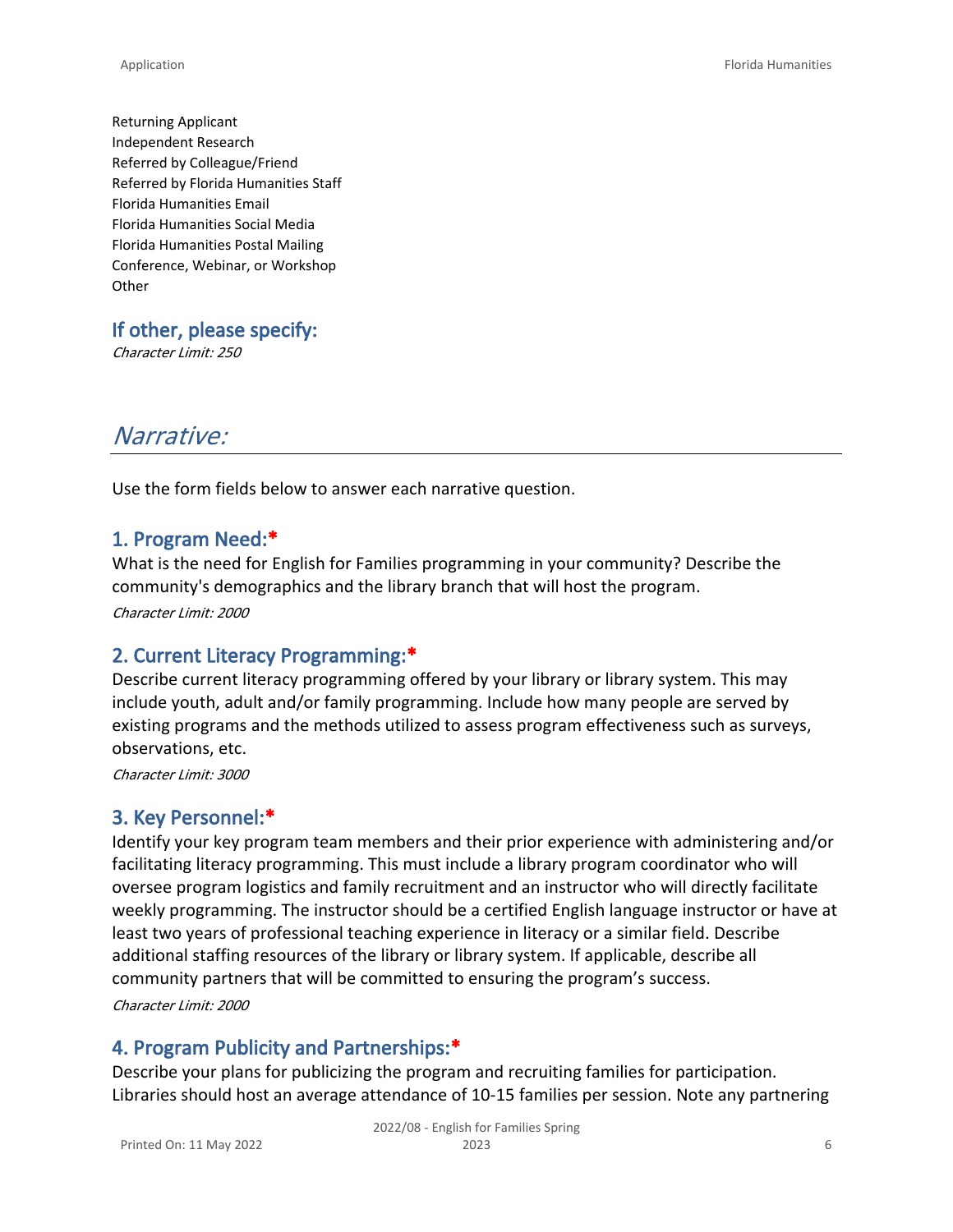community agencies and/or nonprofits that will assist with program publicity and family recruitment.

*Character Limit: 2000*

# **5. Program Format:\***

Please define your preferred program format (in-person or virtual) as well as the number of sessions to be held weekly (2 sessions weekly for 5 weeks or 1 session weekly for 10 weeks). If you plan to host programming virtually, please describe the technology available to host the program virtually and the support tools and staff available to ensure participants' technology needs are met.

*Character Limit: 2000*

# *Budget and Budget Detail:*

Request may not exceed \$4,000 and Florida Humanities funds may only be used for allowable expenses incurred during the project period.

#### **Program Instructor\***

Recommended payment is \$1,000

*Character Limit: 20*

#### **Instructor Book Set\***

The Orange County Library System will provide a list of approximately 30 books to be used by the program instructor. The estimated cost is \$600.

*Character Limit: 20*

## **Family Books\***

As an incentive for participation, it is recommended that all families who complete the program receive at least one gift book. Libraries are encouraged to use the *Oxford Picture Dictionary* (approx. \$33/each) or another appropriate book of their own choosing. Libraries should estimate the cost of purchasing at least 15 books (one per family). Estimated cost is \$500.

*Character Limit: 20*

#### **Other**

Other allowable costs include but are not limited to program marketing, staff programmatic and technology support, and a digital platform for hosting the program virtually. Libraries may also request funding for additional literacy-focused books for families participating in the program and/or for general library circulation. Please include a narrative detail of all "Other" costs requested in the box below.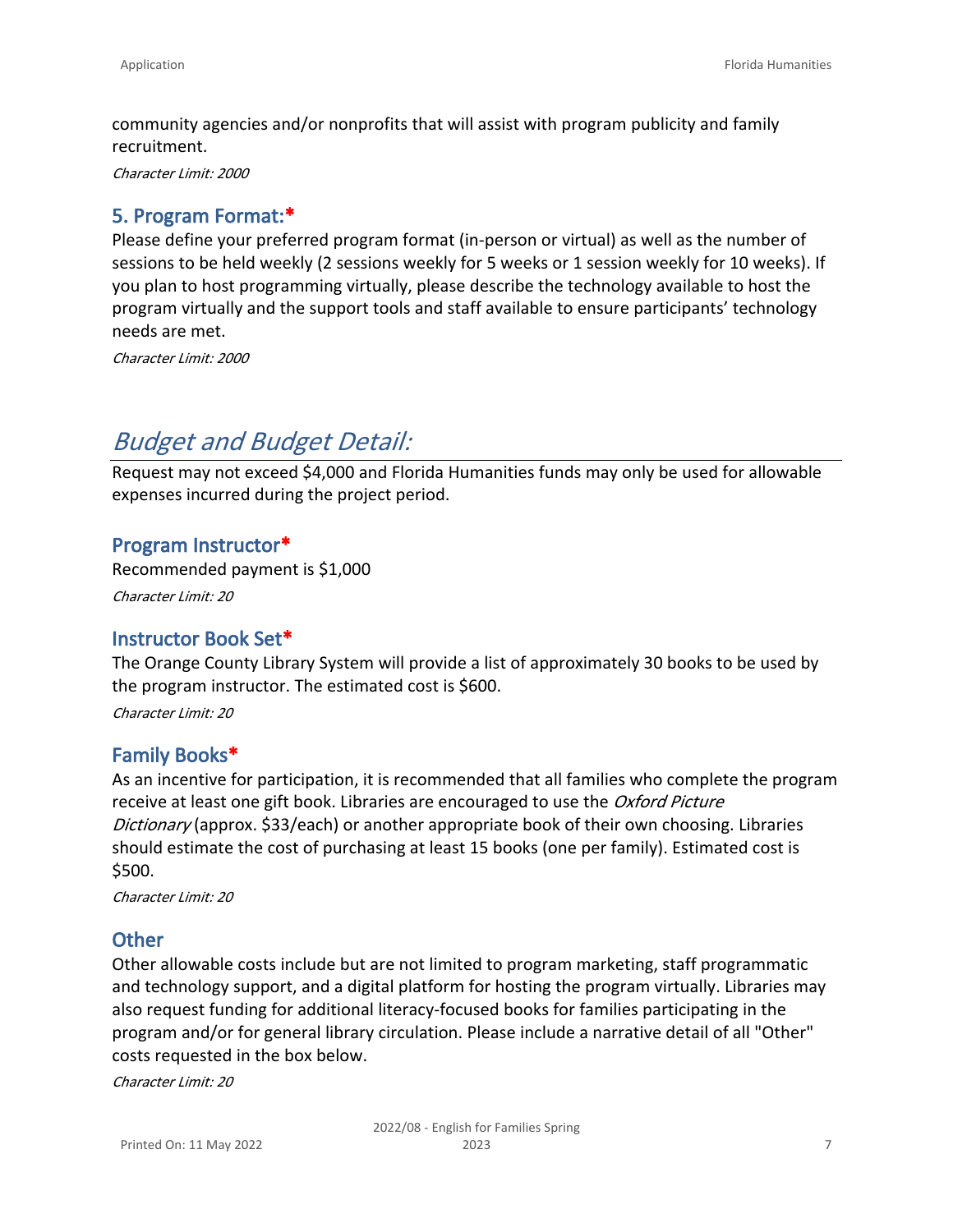# **Other Budget Items Detail**

*Character Limit: 10000*

# *Cost Share*

Organizations are required to provide **an estimated minimum 1:1 match**, or cost share. Cost share may include any eligible items not fully covered by Florida Humanities funding. Cost share can be accrued in cash or in-kind services. Cost share may include, but is not limited to:

- Additional library staffing support directly related to the implementation of programming
- Additional books provided to families participating in the program
- Marketing and publicity. Please note that templated publicity materials will be provided by the Orange County Library System. Marketing expenses may include print or digital outreach including social media.
- Venue rental
- Refreshments for attendees
- Supplemental activity supplies.

**Total Estimated Cost-Share\***

*Character Limit: 20*

**Cost Share Detail\*** *Character Limit: 8000*

# *Supporting Documents:*

## **Supporting documents:**

All applicants are **required** to upload a resume and letter of commitment from the program instructor. Additional support documents are not required but may enhance your application. These may include letters of support/commitment from community partners and examples of current literacy programs. Applicants may upload two additional support documents that may be multiple pages each.

**Files may not exceed 1mb each.** 

# **REQUIRED: Support Document One - Program Instructor Letter of Commitment and Resume\***

*File Size Limit: 1 MB*